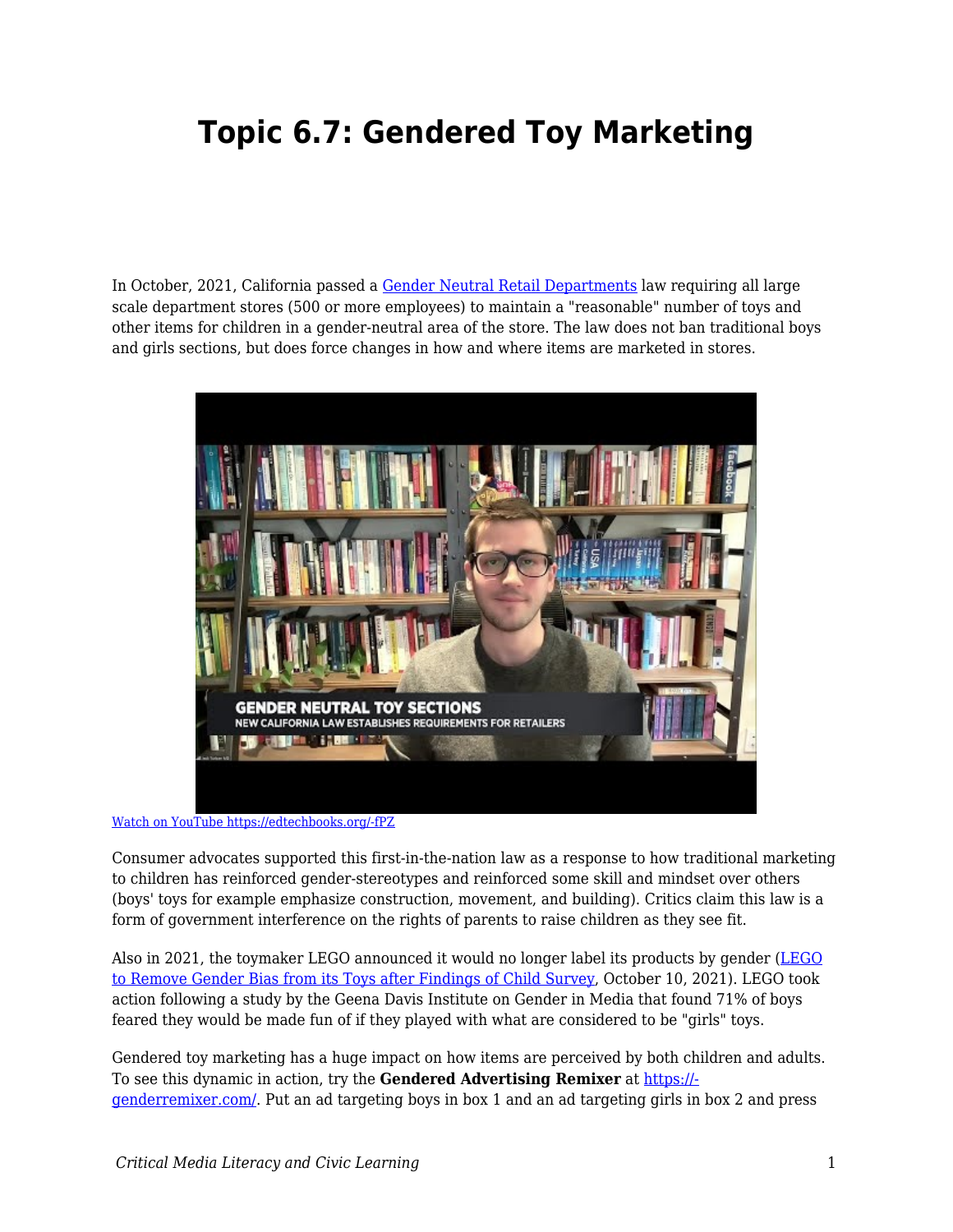mashup and watch what happens.

In this activity, you will critically examine how children's toys are marketed and then share your thoughts in an Op-Ed commentary or advocate for new legislation.

## **Activity: Examine Gendered Toy Marketing**

- Begin this activity by visiting one or more of the large department stores in your community (like Target or Walmart) and record where toys are displayed.
	- What marketing patterns do you notice?
	- Are toys and other items divided by gender?
	- $\circ$  Is there a gender-neutral section for children's items?
- Look at the packaging and advertising of the items you find in the children's section(s) of the store.
	- $\circ$  What type of gendered language is used on the packaging of the items and store displays?
	- $\circ$  How is art and design used to suggest that certain items are directed to boys or to girls?
- Next consider the gendered messages and meanings that children are receiving from the media they encounter in the children's section(s) of the store.
	- How might gendered toys and gendered sections influence children's future careers in politics or government?
	- $\circ$  Are there any toys that might be considered "presidential" or "CEO-related," or reflect women as leaders and change-makers?
- Then, complete one of the following activities:
	- **Write an [Op-Ed](https://edtechbooks.org/democracy/writing_the_news#h2_VNXTu) [commentary letter](https://edtechbooks.org/democracy/writing_the_news#h2_VNXTu)** for your school, local, or state newspaper about how gendered marketing of toys might influence the representation of women and individuals who identify as female in government and/or politics.
	- **Write a persuasive letter or design a social media campaign** to urge other states to adopt legislation similar to the law in California for gender-neutral retail departments.

## **Additional Resources**

- [California will require large retailers to provide gender-neutral toy sections](https://www.youtube.com/watch?v=tUYfZV2CU_8) (video), *Los Angeles Times*
- [Does Gendered Toy Marketing Have A Place in 2022?](https://latana.com/post/gendered-toy-marketing-in-2022/)

## **Connecting to the eBook**

[Building Democracy for All: Gender-Inclusive, Non-Binary, and Anti-Racist Language and Images in](https://edtechbooks.org/democracy/massconstitution#h2_kiUNy) [State Constitutions, Laws, and Materials](https://edtechbooks.org/democracy/massconstitution#h2_kiUNy)